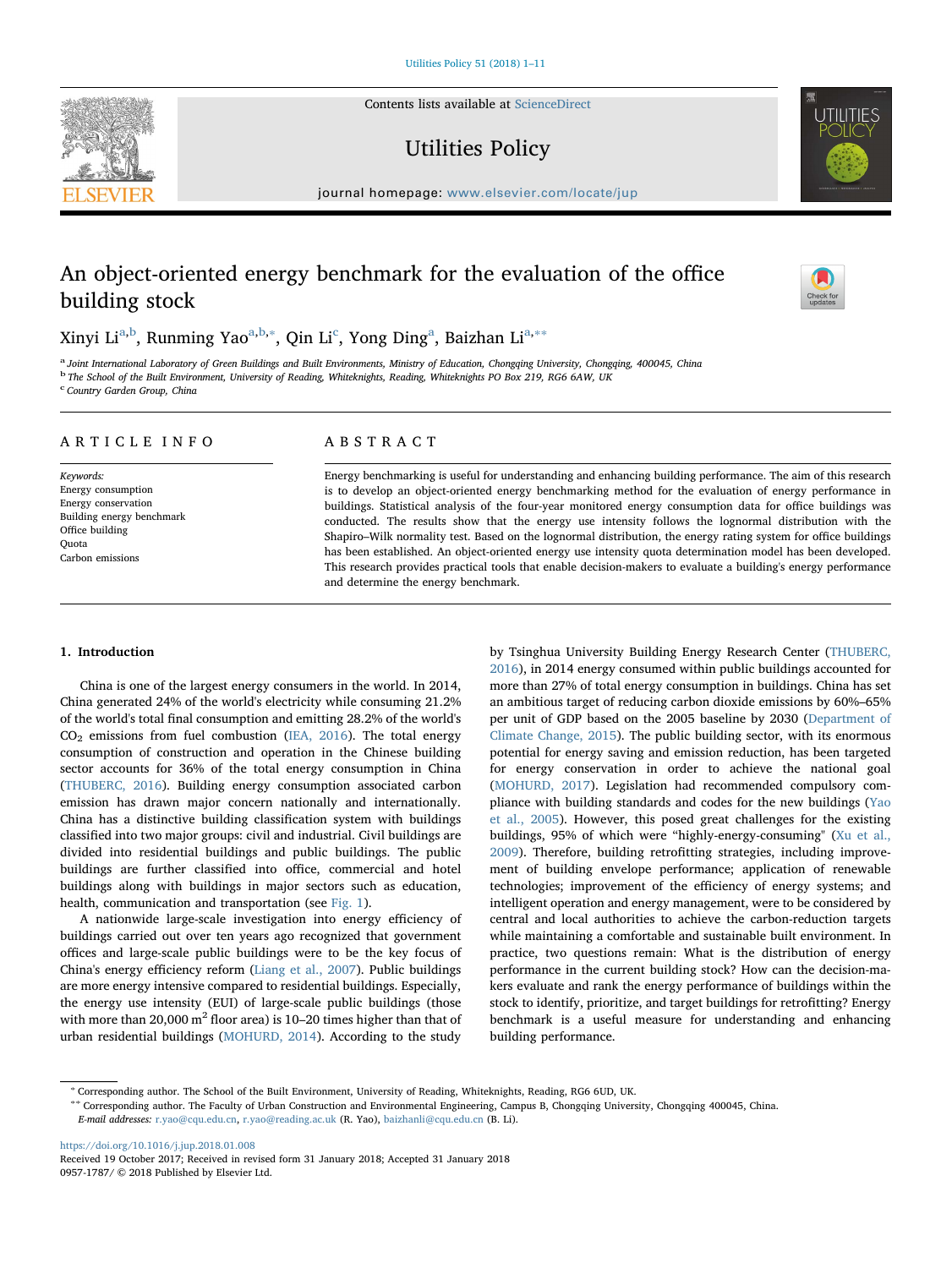| Nomenclature                                                       |                                                               | $\mathbf{V}$<br>Φ          | target building EUI [ $kWh/m2$ ]<br>cumulative distribution function of the standard normal |
|--------------------------------------------------------------------|---------------------------------------------------------------|----------------------------|---------------------------------------------------------------------------------------------|
| Symbols                                                            |                                                               |                            | distribution                                                                                |
|                                                                    |                                                               | μ                          | mean value of the natural logarithm of EUI [kWh/m <sup>2</sup> ]                            |
| A                                                                  | building gross floor area $[m^2]$                             | σ                          | standard deviation value of the natural logarithm of EUI                                    |
| d                                                                  | natural logarithm of the building EUI [ $kWh/m2$ ]            |                            | [kWh/m <sup>2</sup> ]                                                                       |
| D                                                                  | building EUI $[kWh/m^2]$                                      |                            |                                                                                             |
| Ε                                                                  | hourly electricity consumption [kWh]                          | Abbreviations and acronyms |                                                                                             |
| EXPF(x)                                                            | expectation function of lognormal distribution                |                            |                                                                                             |
| f(x)                                                               | probability density function of the lognormal distribution    | CDD.                       | cooling degree day                                                                          |
| GD                                                                 | gross building EUI [ $kWh/m2$ ]                               | EUI                        | energy use intensity                                                                        |
| CDF(x)                                                             | cumulative distribution function of the lognormal dis-        | <b>HDD</b>                 | heating degree day                                                                          |
|                                                                    | tribution                                                     | <b>HSCW</b>                | hot summer and cold winter                                                                  |
| r                                                                  | the planned stock gross floor area increase rate [%]          | <b>HVAC</b>                | heating, ventilation and air conditioning                                                   |
| S                                                                  | building energy saving percentage compared to baseline        | GFA                        | gross floor area                                                                            |
|                                                                    | year energy consumption [%]                                   |                            | CPBECMPChongqing public building energy consumption mon-                                    |
| SA                                                                 | stock gross floor area in baseline year (gross floor area for |                            | itoring platform                                                                            |
|                                                                    | office buildings) $[m^2]$                                     |                            |                                                                                             |
| $UEXPF(x)$ updated expectation function of the lognormal distribu- |                                                               | Subscripts                 |                                                                                             |
|                                                                    | tion                                                          |                            |                                                                                             |
| <b>PSA</b>                                                         | planned stock gross floor area in the future $[m^2]$          | t                          | $tth$ hour of the year                                                                      |

<span id="page-1-0"></span>

Fig. 1. Chinese building classification [\(Yao et al., 2016b](#page--1-10)).

The aim of this research is to develop an object-oriented energy benchmarking method which could be used for the evaluation of energy performance in the building stock and for deciding on actions for improvement. Using this new method, local authorities will be able to set up realistic and scientifically-sound energy benchmarks to reduce carbon emissions from buildings and minimize their environmental impact. The framework of the paper is presented in [Fig. 2.](#page--1-8)

#### 2. Literature review

The establishment of realistic benchmarks and quota mechanisms requires two main steps: the collection of energy consumption data and building energy benchmark setting.

#### 2.1. Building energy performance data

To set a reasonable building energy benchmark for a group of

buildings sharing the same function, a detailed analysis of building energy performance is needed. No matter what methodology is used, adequate, valid, and reliable data are essential. The data sources for building energy consumption are twofold: actual performance data collected by surveying or monitoring and simulation data generated from computer models. The computer simulation software can be used to calculate building energy consumption [\(Boyano et al., 2013; Gao](#page--1-6) [et al., 2014; Pomponi et al., 2015; Xu et al., 2013; Yao et al., 2016a](#page--1-6)), but a performance gap exists between predicted or simulated energy use and actual energy use [\(Burman et al., 2012, 2014; de Wilde, 2014;](#page--1-9) [Menezes et al., 2012; Salehi et al., 2015; Wilde and Jones, 2014\)](#page--1-9). Onsite measured data is favored for the evaluation of the actual energy performance of buildings.

First conducted in 1979, the Energy Information Administration (EIA) in the United States continuously carries out national surveys and collects information including energy-related building characteristics and energy usage data for commercial buildings, the Commercial